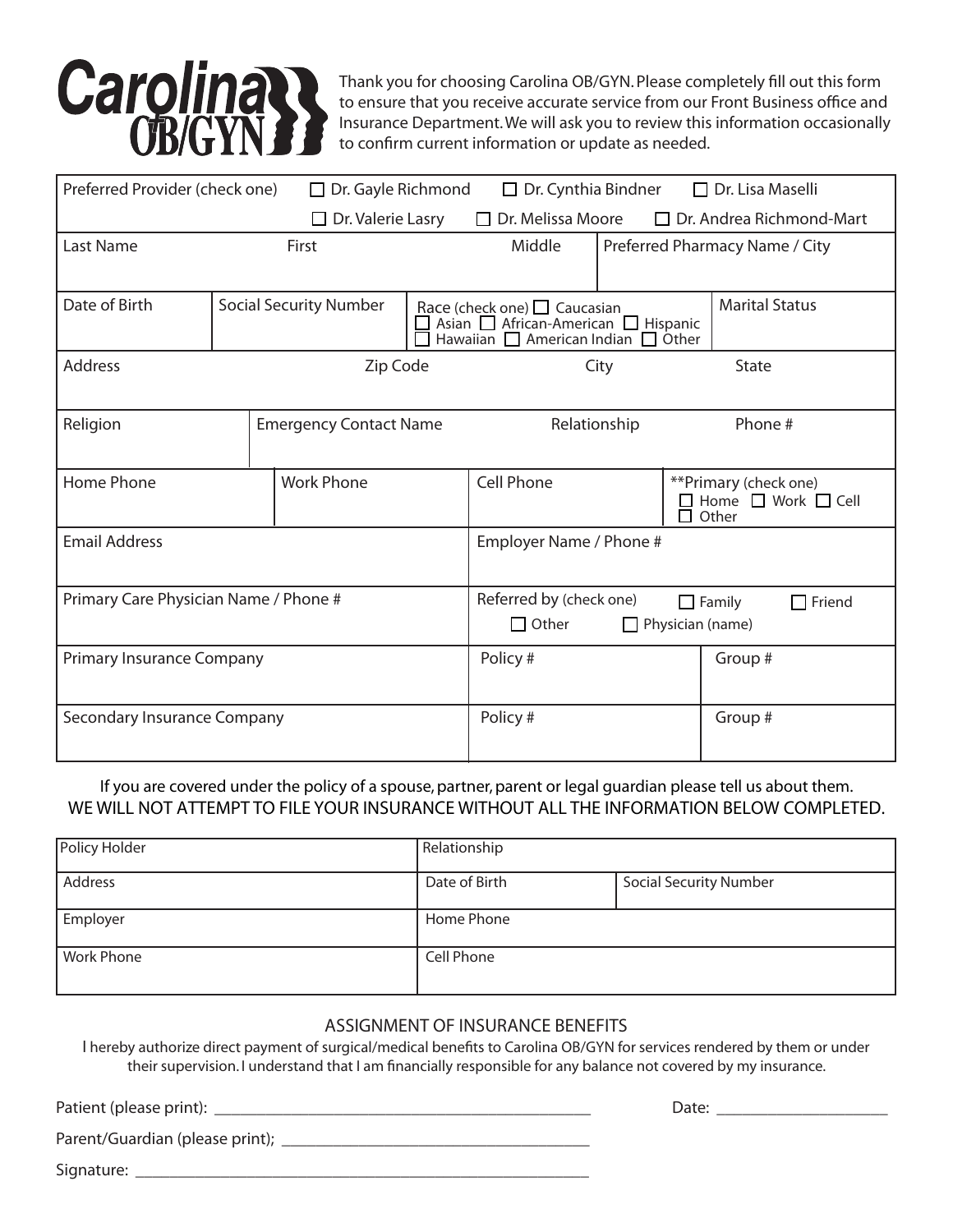# **PERSONAL MEDICATION RECORD**

Date form started:

| Name:                                   |                          | Address:                                                                 |              |
|-----------------------------------------|--------------------------|--------------------------------------------------------------------------|--------------|
| <b>Phone Number:</b>                    |                          |                                                                          |              |
| <b>Birth Date:</b>                      |                          |                                                                          |              |
| <b>Emergency Contact/Phone Numbers:</b> |                          |                                                                          |              |
| Primary Physician Contact Number:       |                          |                                                                          |              |
|                                         |                          | IMMUNIZATION RECORD (Record the date/year of last dose taken, if known). |              |
| <b>TETANUS</b>                          | <b>FLU VACCINE</b>       |                                                                          |              |
| PNEUMONIA VACCINE                       | <b>HEPATITIS VACCINE</b> |                                                                          | <b>OTHER</b> |
| Allergic To / Describe Reaction         |                          | Allergic To / Describe Reaction                                          |              |
|                                         |                          |                                                                          |              |
|                                         |                          |                                                                          |              |
|                                         |                          |                                                                          |              |

### LIST ALL MEDICINES YOU ARE CURRENTLY TAKING: prescription and over-the-counter medications (examples: aspirin, antacids) and herbals (examples: ginseng, ginko). Include medications taken as needed (example: nitroglycerin).

| DATE | NAME OF MEDICATION /<br><b>DOSE</b> | <b>DIRECTIONS:</b><br>Use patient friendly directions.<br>(Do not use medical abbreviations) |  | Notes: Reason<br>for taking /<br>Doctor Name |
|------|-------------------------------------|----------------------------------------------------------------------------------------------|--|----------------------------------------------|
|      |                                     |                                                                                              |  |                                              |
|      |                                     |                                                                                              |  |                                              |
|      |                                     |                                                                                              |  |                                              |
|      |                                     |                                                                                              |  |                                              |
|      |                                     |                                                                                              |  |                                              |
|      |                                     |                                                                                              |  |                                              |
|      |                                     |                                                                                              |  |                                              |
|      |                                     |                                                                                              |  |                                              |
|      |                                     |                                                                                              |  |                                              |
|      |                                     |                                                                                              |  |                                              |
|      |                                     |                                                                                              |  |                                              |
|      |                                     |                                                                                              |  |                                              |
|      |                                     |                                                                                              |  |                                              |
|      |                                     |                                                                                              |  |                                              |
|      |                                     |                                                                                              |  |                                              |
|      |                                     |                                                                                              |  |                                              |
|      |                                     |                                                                                              |  |                                              |
|      |                                     |                                                                                              |  |                                              |
|      |                                     |                                                                                              |  |                                              |

Refer to back of form for directions, benefits of using the form, and how to get more copies.

Page \_\_\_\_\_\_\_ of \_\_\_\_\_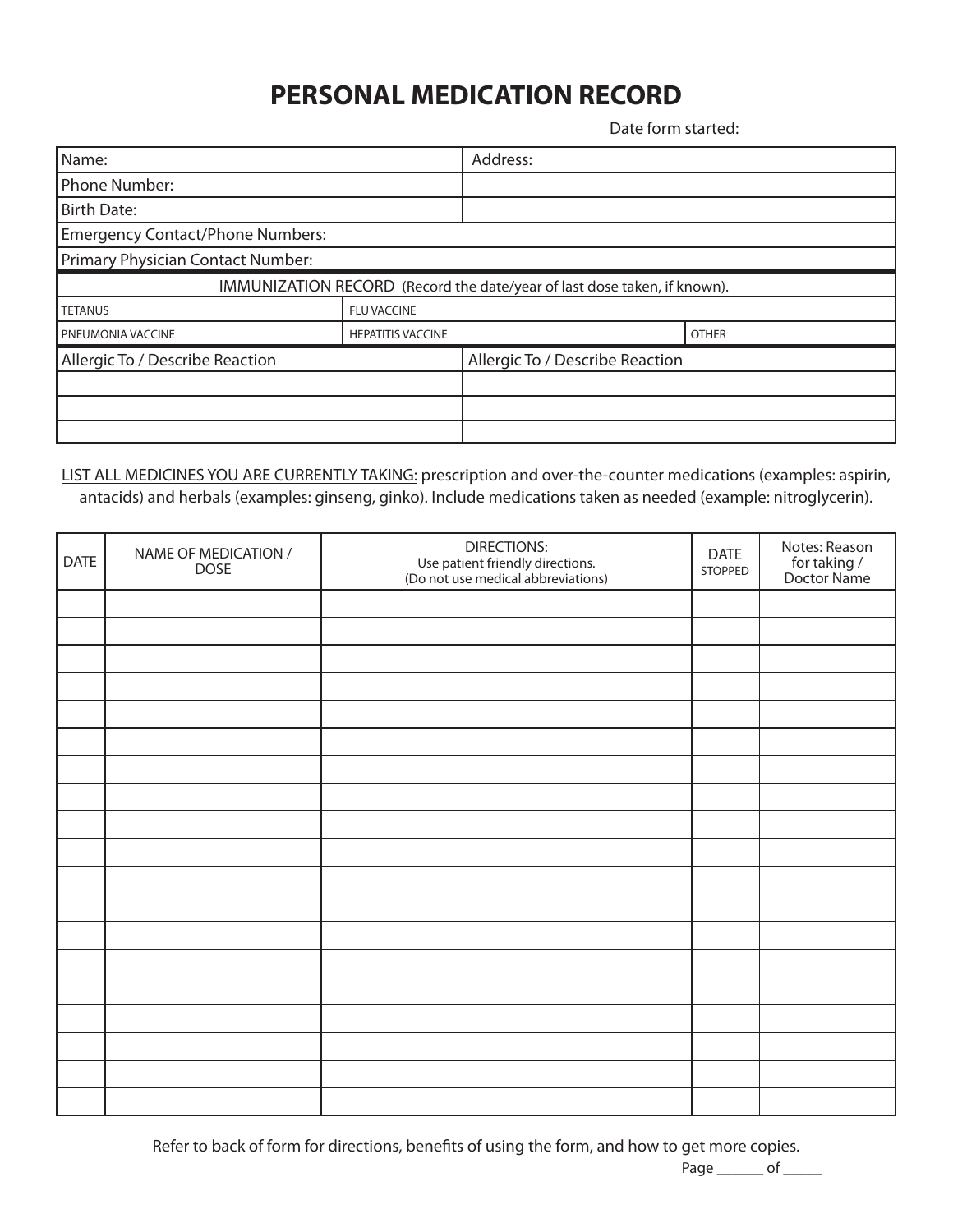

Gayle S. Richmond, M.D. Cynthia G. Bindner, M.D. Lisa R. Maselli, M.D. Valerie A. Lasry, M.D. Melissa J. Moore, M.D. Andrea Richmond-Mart, M.D.

*Compassionate Care for women by women*

### NOTICE OF PRIVACY PRACTICES

As stated in the Notice of Privacy Practice Policy posted in our office, I understand my privilege of privacy regarding my medical health information.

Release of Medical and/or Financial information to specified individuals.

As stated in our Privacy Policy, we may disclose to your spouse, family, friend or any other person identified, your protected health information that directly relates to that person's involvement in your health care. We request that you designate the individuals with whom we may discuss your protected health information.

| my protected health/financial information with the following person(s): |                                                                                                                   |  |
|-------------------------------------------------------------------------|-------------------------------------------------------------------------------------------------------------------|--|
|                                                                         |                                                                                                                   |  |
|                                                                         |                                                                                                                   |  |
|                                                                         |                                                                                                                   |  |
|                                                                         |                                                                                                                   |  |
|                                                                         |                                                                                                                   |  |
|                                                                         |                                                                                                                   |  |
|                                                                         | I wish to be contacted in the following manner: (check all that apply)                                            |  |
| ______ Written communication                                            | _______ Home Telephone Detailed message: Yes ______ No ______<br>Cell Phone Detailed message: Yes ______ No _____ |  |
| <b>Other</b>                                                            |                                                                                                                   |  |
|                                                                         |                                                                                                                   |  |
|                                                                         |                                                                                                                   |  |

I understand that I may rescind or modify the permission at anytime. Such change must be in writing to Carolina OB/GYN. All persons must be able to verify basic information on the patient before any information is released.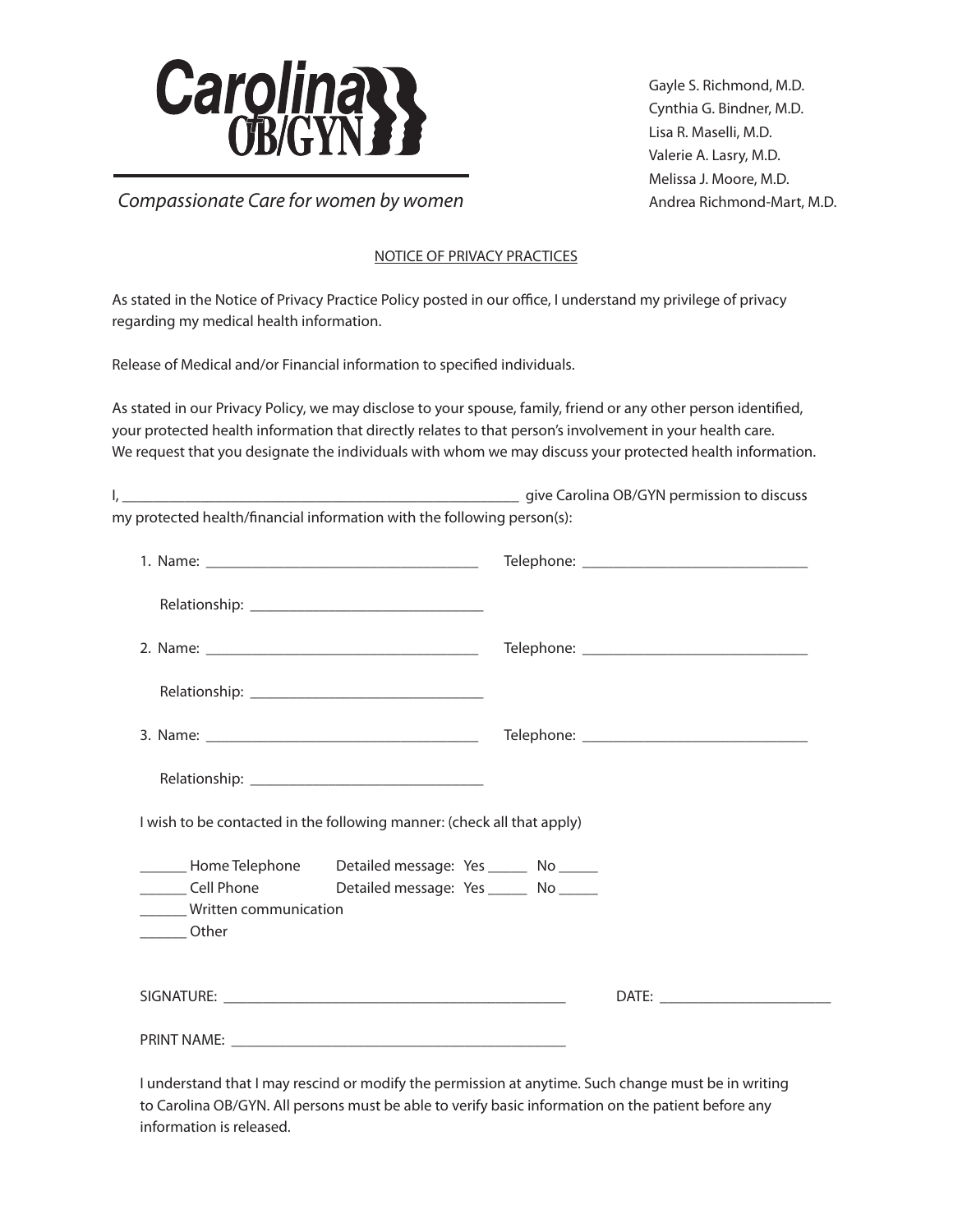

*Compassionate Care for women by women*

Gayle S. Richmond, M.D. Cynthia G. Bindner, M.D. Lisa R. Maselli, M.D. Valerie A. Lasry, M.D. Melissa J. Moore, M.D. Andrea Richmond-Mart, M.D.

| Reason for today's visit:                                                                                             |  |
|-----------------------------------------------------------------------------------------------------------------------|--|
| Routine Preventative Exam (I have no medical complaint or significant problem or<br>abnormality of which I am aware). |  |
| I have a problem/complaint that I wish evaluated/treated by the physician.                                            |  |
|                                                                                                                       |  |
|                                                                                                                       |  |

\_\_\_\_\_\_\_ My insurance plan covers Preventive Medical Services.

\_\_\_\_\_\_\_ My insurance plan DOES NOT cover Preventive Medical Services.

\_\_\_\_\_\_\_ I do not know if my insurance plan covers Preventive Medical Services.

I Agree to pay for any and all medical services I receive from the physicians/providers of this practice that my insurance company refuses to pay, for whatever reason. If my physician/provider is an in-network healthcare provider, then they will file a claim on my behalf, however, if my insurance company denies payment for any reason (example: non-covered service: no preventative healthcare benefits, failure to secure a referral, etc.) I will pay for the same upon written/verbal notice of their refusal. Failure to pay within 45 days of filing is for the purpose of this agreement.

I further agree and understand that this office can only code and file a claim for my visit(s) with a diagnosis that was encountered and documented in my medical record. Thus to ask this office to change a diagnosis solely for the purpose of securing reimbursement for an insurance carrier is inappropriate and would be considered fraudulent. Therefore, this is not something this office would agree to do.

In the event I do not pay for these or any other services provided me when due, I agree to pay all costs of collections, including reasonable attorney fess, whether or not a lawsuit is commenced as part of the collection process.

Patient Signature: \_\_\_\_\_\_\_\_\_\_\_\_\_\_\_\_\_\_\_\_\_\_\_\_\_\_\_\_\_\_\_\_\_\_\_\_\_\_\_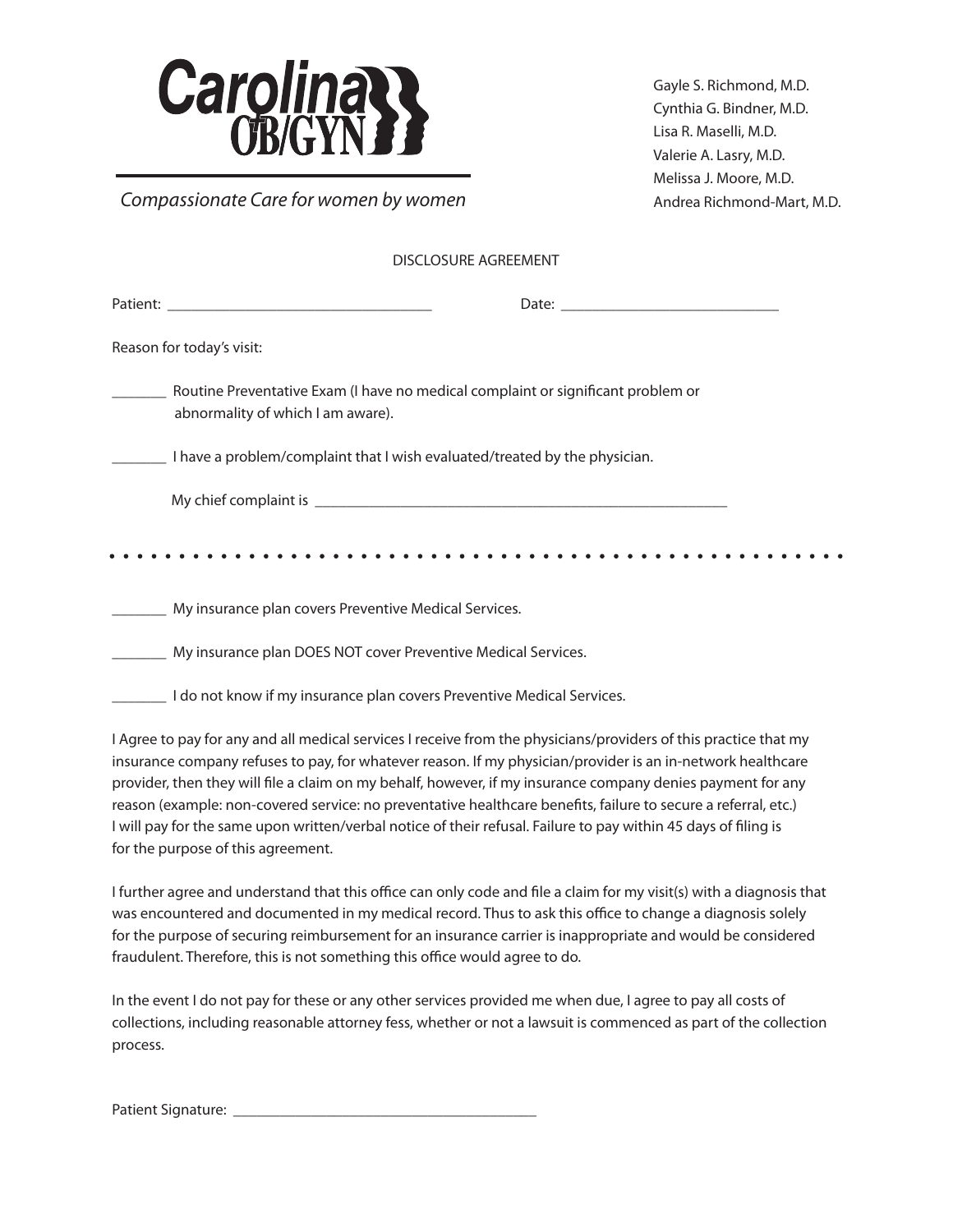

Gayle S. Richmond, M.D. Cynthia G. Bindner, M.D. Lisa R. Maselli, M.D. Valerie A. Lasry, M.D. Melissa J. Moore, M.D. Andrea Richmond-Mart, M.D.

*Compassionate Care for women by women*

# *FINANCIAL POLICY AND ASSIGNMENT OF BENEFITS*

Carolina OB/GYN makes every effort to verify your insurance benefits before your appointment. Verification of eligibility and benefits does not guarantee that claims will be paid by your insurance. The benefits and fees provided to you are only an estimation of cost. Final charges will be based on actual services provided and claims processing. We are not responsible for any incorrect or misinformation provided to us by your insurance company regarding benefit verification. Actual benefits cannot be determined by Carolina OB/GYN, but will be applied by your insurance carrier at the time the claim is processed.

Not every service recommended by your provider is covered by your insurance. It is your responsibility to know what is or is not covered, policy limitations and referral authorization requirements. By signing this financial policy, you understand and agree to be responsible to pay any services that are not paid by your insurance company.

Carolina OB/GYN is in-network with several major network carriers. We are a participating provider with Medicaid of South Carolina; however we do not file Medicaid as a secondary payer when you have other health insurance available. It is your responsibility to know your benefits, both in and out of network, prior to scheduling an appointment with our practice. For a list of companies we are in-network with, please contact the Billing Department at (843) 651-6525 ext. 5203.

It is your responsibility to notify Carolina OB/GYN immediately of any change in insurance status. Failure to report changes in a timely manner will result in transferring the balance of any unpaid claims to you. Regardless of insurance status, if your insurance does not pay, fails to in a timely manner or denies a claim, you will be responsible.

Should you be scheduled for certain procedures per your physician, Carolina OB/GYN will notify you of your estimated financial obligation prior to rendering such services. You are expected to pay any copay, coinsurance, deductible of balance due on your account prior to receiving those services. Failure to do so may result in your appointment being rescheduled.

Carolina OB/GYN requires a 24-hour notice to cancel an appointment. If you fail to cancel appointment within 24-hour timeframe, you will be charged a No Show Fee (\$25 for established patients and \$50 for new/first-time patients).

Accounts are considered delinquent when the balance due is more than 60 days old. Should your account become delinquent and referred to our outside collection agency, you will be responsible for reasonable agency/attorney fees and other costs of collections. This includes a processing fee of 25% of the delinquent balance due, which will be added to your account balance.

You will be charged a \$10.00 administration fee for prescription refills not handled at your office visit. This fee must be paid before prescriptions are refilled or changed. You will be charges a \$15.00 fee for FMLA and other paperwork to be filled out by your physician or nurse. This must be paid prior to receiving the completed forms.

I understand and agree that I (or the person financially responsible) am financially liable for ALL services rendered. I also understand that if my insurance plan does not pay Carolina OB/GYN within 90 days of the services billed, that the balance will transfer to my responsibility and payment will be due at the time.

Patient or Responsible Party Printed Name/Signature: \_\_\_\_\_\_\_\_\_\_\_\_\_\_\_\_\_\_\_\_\_\_\_\_\_\_\_\_\_\_\_\_\_\_\_\_\_ Date: \_\_\_\_\_\_\_\_\_\_\_\_\_\_\_\_\_\_

Carolina OB/GYN, LLP 1007 N. Fraser Street Georgetown, SC 29440 (P) 843.527.4343 (F) 843.546.8308

Carolina OB/GYN, LLP 4017 Hwy. 17 Bypass Murrells Inlet, SC 29576 (P) 843.651.6525 (F) 843.357.0768

Carolina OB/GYN, LLP 3515 Caduceus Drive, Suite B Myrtle Beach, SC 29588 (P) 843.651.5689 (F) 843.294.0062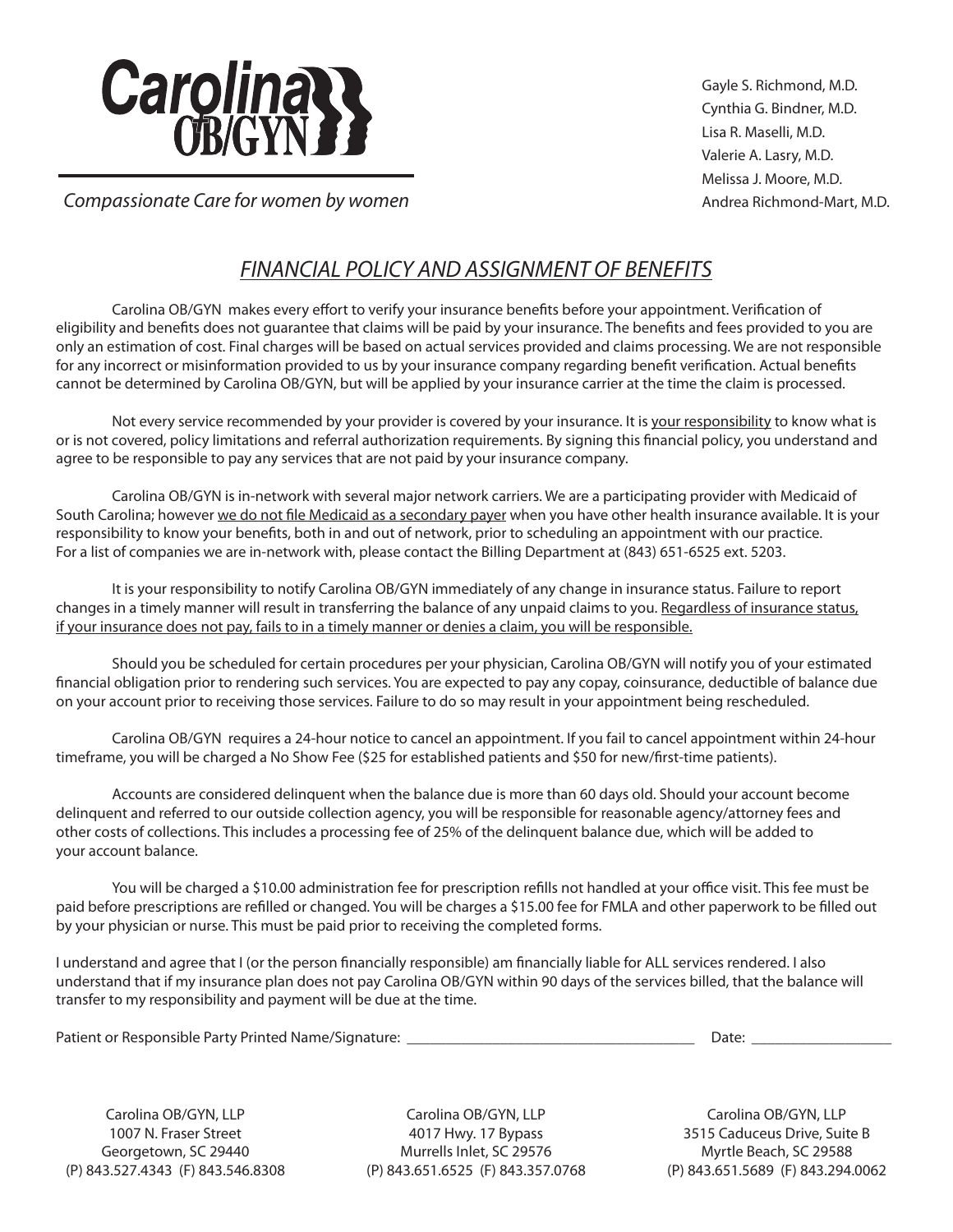

Gayle S. Richmond, M.D. Cynthia G. Bindner, M.D. Lisa R. Maselli, M.D. Valerie A. Lasry, M.D. Melissa J. Moore, M.D. Andrea Richmond-Mart, M.D.

*Compassionate Care for women by women*

Dear Patient,

Welcome to Carolina OB/GYN. We look forward to meeting you on the day of your visit.

Please complete the attached forms and bring them with you on your scheduled appointment date. Please come to your appointment (15) minutes prior to the scheduled appointment time so we can have time to complete your chart.

At Carolina OB/GYN, we are committed to providing you with the best possible care. If you have medical insurance, we are anxious to help you receive your maximum allowable benefit. Carolina Ob/Gyn is happy to assist you with your insurance filing provided we are in contract with them. However, you are the patient to whom the services have been rendered and you are responsible for the payment of the account. We will assist you with filing of your insurance claim; but your insurance contract is between you, your employer, and your insurance company. Unfortunately, it is impossible for our Insurance Department to be aware of your particular benefits, pre-existing conditions or other contractual guidelines. Therefore, it is your responsibility as the patient to provide this information for registration and insurance department. We strongly recommend you contact your insurance company's customer service department if you have questions regarding your coverage prior to your office visit.

Please have all of your insurance information with you at your visit. We will need a need a copy of your insurance card, Medicaid recipients must have a copy of their card; our office will NOT accept the Medicaid approval letter as proof of coverage.. If you do not bring your card(s) to the visit, you will be expected to pay the visit price in full.

If you are under the age of 16, we must have a written parental consent before we can treat you, so please bring a parent/ guardian along to your appointment.

HIPAA guidelines mandate that all patient accounts have a photo ID in their medical chart.

**IMPORTANT:** Due to the limited amount of waiting room space, we ask you to limit the number of people (including children) you bring with you to one (1). Also, as a courtesy to our obstetrical patients in the waiting room we request you leave sick or contagious children at home.

Thank you for choosing Carolina Ob/Gyn to provide you with all your women's health care needs.

\*\*\* If unable to keep appointment, kindly give 24 hour notice or you will be charged \$50.00 for new patients and \$25.00 for established patients. \*\*\*

The Physicians and staff of Carolina Ob/Gyn

Carolina OB/GYN, LLP 1007 N. Fraser Street Georgetown, SC 29440

(P) 843.527.4343 (F) 843.546.8308 (P) 843.651.6525 (F) 843.357.0768Carolina OB/GYN, LLP 4017 Hwy. 17 Bypass Murrells Inlet, SC 29576

Carolina OB/GYN, LLP 3515 Caduceus Drive, Suite B Myrtle Beach, SC 29588 (P) 843.651.5689 (F) 843.294.0062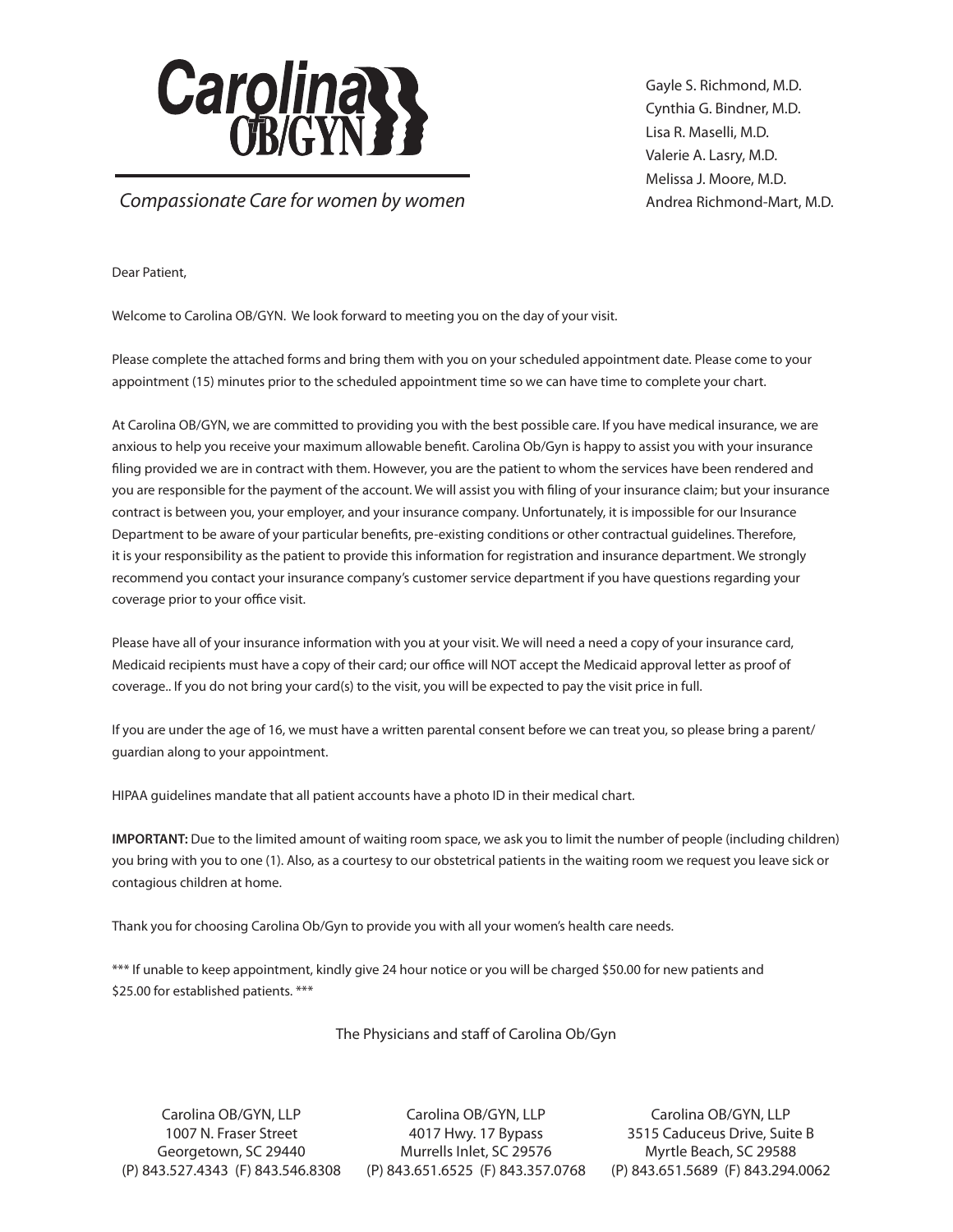

*Compassionate Care for women by women*

## *PREVENTATIVE EXAM*

*What should I expect during my annual exam?*

- General physical exam (including breast exam)
- Pelvic exam (pap smear)
- Update of life and work situation
- Update of family health history (any new serious illnesses in your family?)
- Review of your health history
- Update of current medications, herbs, and supplements (bring list)
- Need for medication refills
- Evaluation of need for health screening tests based on age and personal and family history (such as mammogram, test for sexually transmitted diseases, and colon cancer screening)
- Update on immunizations

### *What happens if you have a new health problem when you come for your annual exam?*

You and your provider will need to decide whether to use the time that day to address your problem, in which case your annual exam visit can be rescheduled. Or you may choose to go ahead with your annual exam, and to defer the health concern to another visit. Scheduled appointment times do not allow for both.

### **Ultrasounds are not part of a preventative exam.**

### *Insurance Coverage Issues:*

- Please check your insurance policy to make sure you are covered for yearly preventative medicine visits or women's health pap/pelvic/breast exam. Different insurance policies have different rules for preventive care coverage.
- Most insurance companies allow for only one annual exam per 12-month period (and some some will not pay for a visit even a few days before the year is up).
- If the insurance allows preventative coverage then the patient would not pay a copay.

### *Medicare Issues:*

- Medicare covers paps every two years, mammograms every year, colon cancer screening, and routine vaccinations.
- If you are considered high risk, medicare will pay for annual pap smears.
- Medicare does not cover routine annual exams. You may choose to pay for routine physicals and tests out-of-pocket.

Gayle S. Richmond, M.D. Cynthia G. Bindner, M.D. Lisa R. Maselli, M.D. Valerie A. Lasry, M.D. Melissa J. Moore, M.D. Andrea Richmond-Mart, M.D.